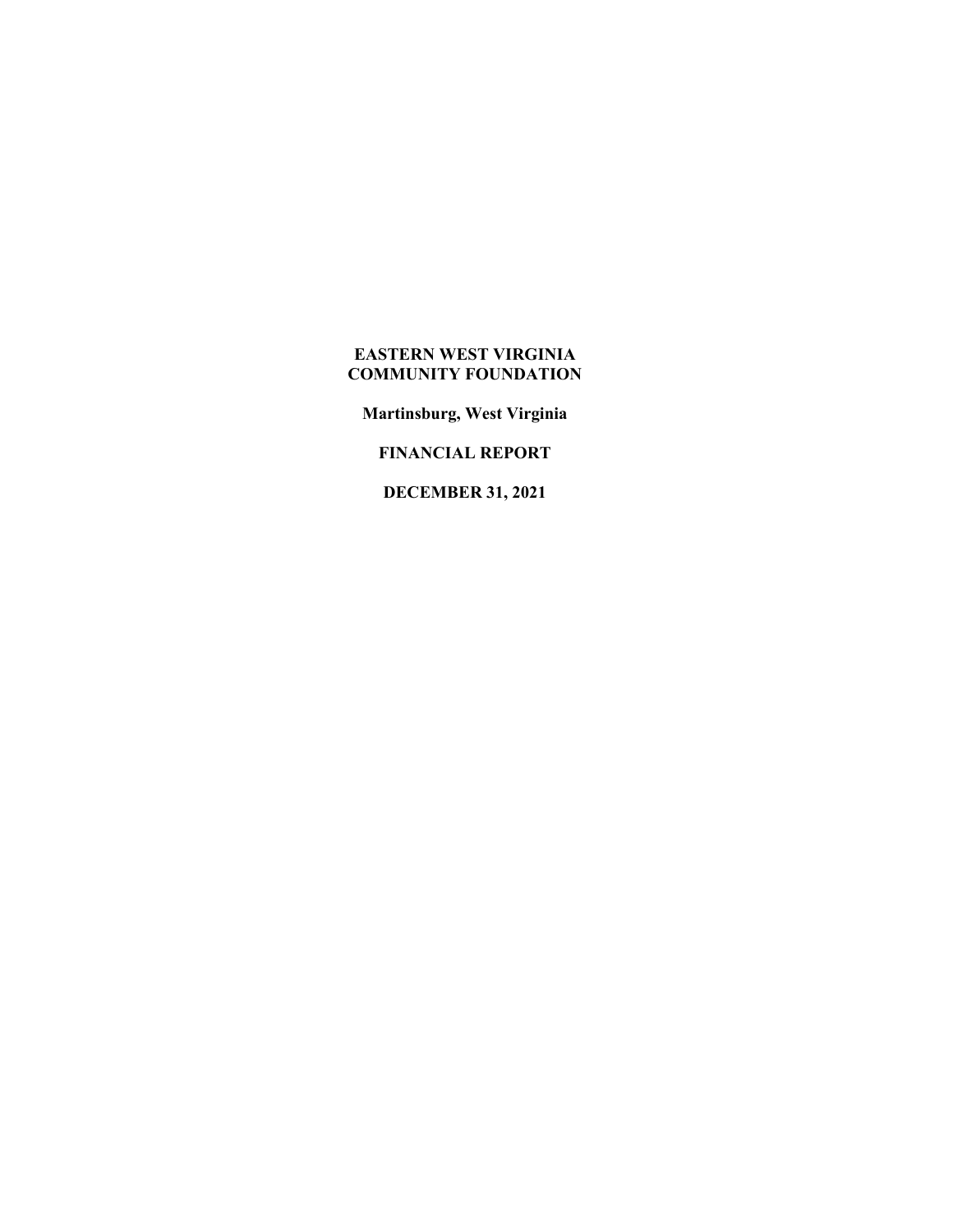# **C O N T E N T S**

|                                     | Page     |
|-------------------------------------|----------|
| <b>INDEPENDENT AUDITOR'S REPORT</b> | 1 and 2  |
| <b>FINANCIAL STATEMENTS</b>         |          |
| Statements of financial position    |          |
| Statements of activities            | 4 and 5  |
| Statements of cash flows            | 6        |
| Notes to financial statements       | $7 - 18$ |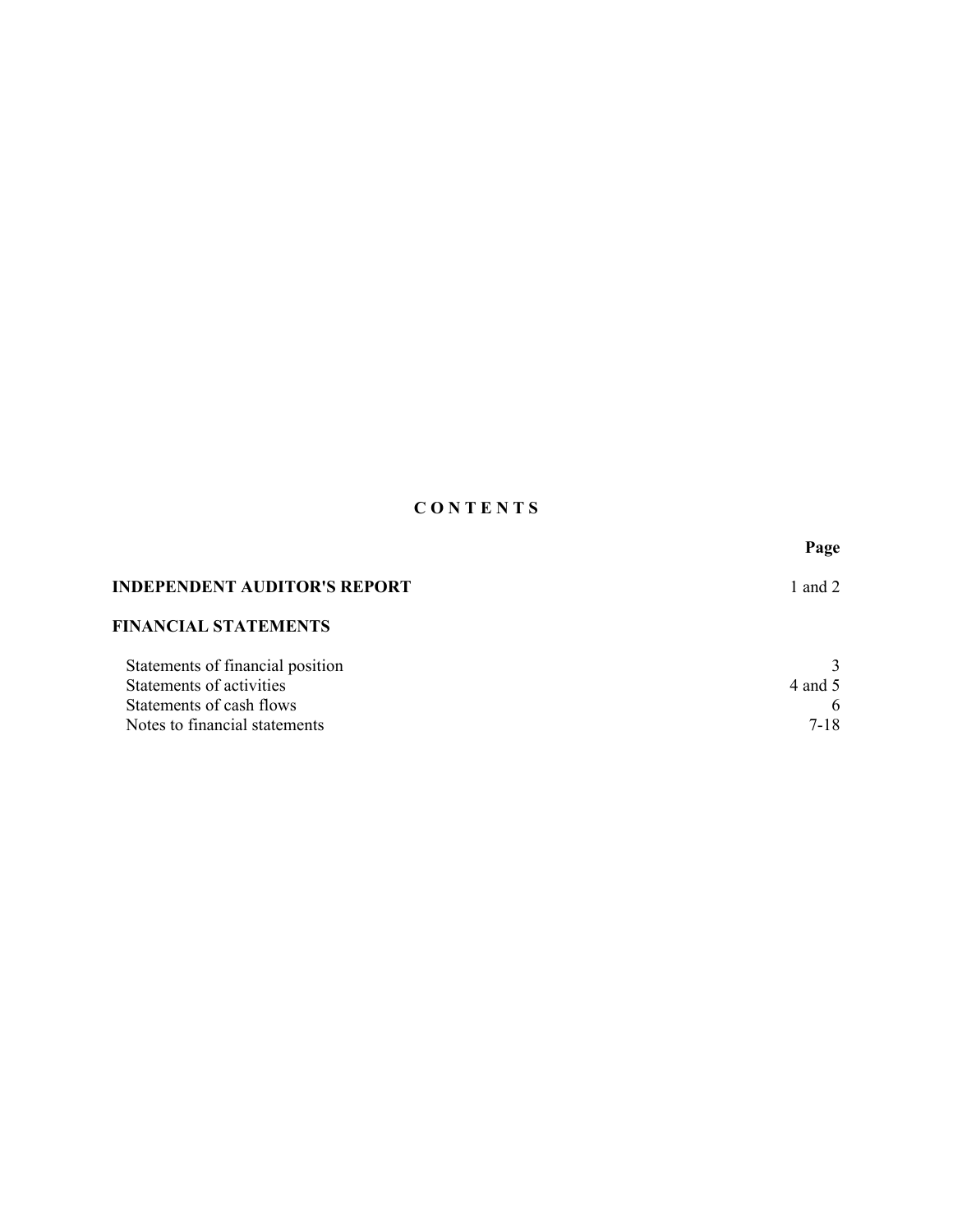

50 S. Cameron St. Winchester, VA 22601

540.662.3417

YHBcpa.com



# **INDEPENDENT AUDITOR'S REPORT**

To the Board of Directors Eastern West Virginia Community Foundation Martinsburg, West Virginia

# **Opinion**

We have audited the accompanying financial statements of Eastern West Virginia Community Foundation (the "Foundation") which comprise the statements of financial position as of December 31, 2021 and 2020, the related statements of activities and cash flows for the years then ended, and the related notes to the financial statements.

In our opinion, the accompanying financial statements present fairly, in all material respects, the financial position of the Foundation as of December 31, 2021 and 2020, and the change in net assets and its cash flows for the years then ended in accordance with accounting principles generally accepted in the United States of America.

# **Basis for Opinion**

We conducted our audits in accordance with auditing standards generally accepted in the United States of America (GAAS). Our responsibilities under those standards are further described in the Auditor's Responsibilities for the Audit of the Financial Statements section of our report. We are required to be independent of the Foundation and to meet our other ethical responsibilities, in accordance with the relevant ethical requirements relating to our audits. We believe that the audit evidence we have obtained is sufficient and appropriate to provide a basis for our audit opinion.

# **Responsibilities of Management for the Financial Statements**

Management is responsible for the preparation and fair presentation of these financial statements in accordance with accounting principles generally accepted in the United States of America, and for the design, implementation and maintenance of internal control relevant to the preparation and fair presentation of financial statements that are free from material misstatement, whether due to fraud or error.

In preparing the financial statements, management is required to evaluate whether there are conditions or events, considered in the aggregate, that raise substantial doubt about the Foundation's ability to continue as a going concern within one year after the date that the financial statements are issued or available to be issued.

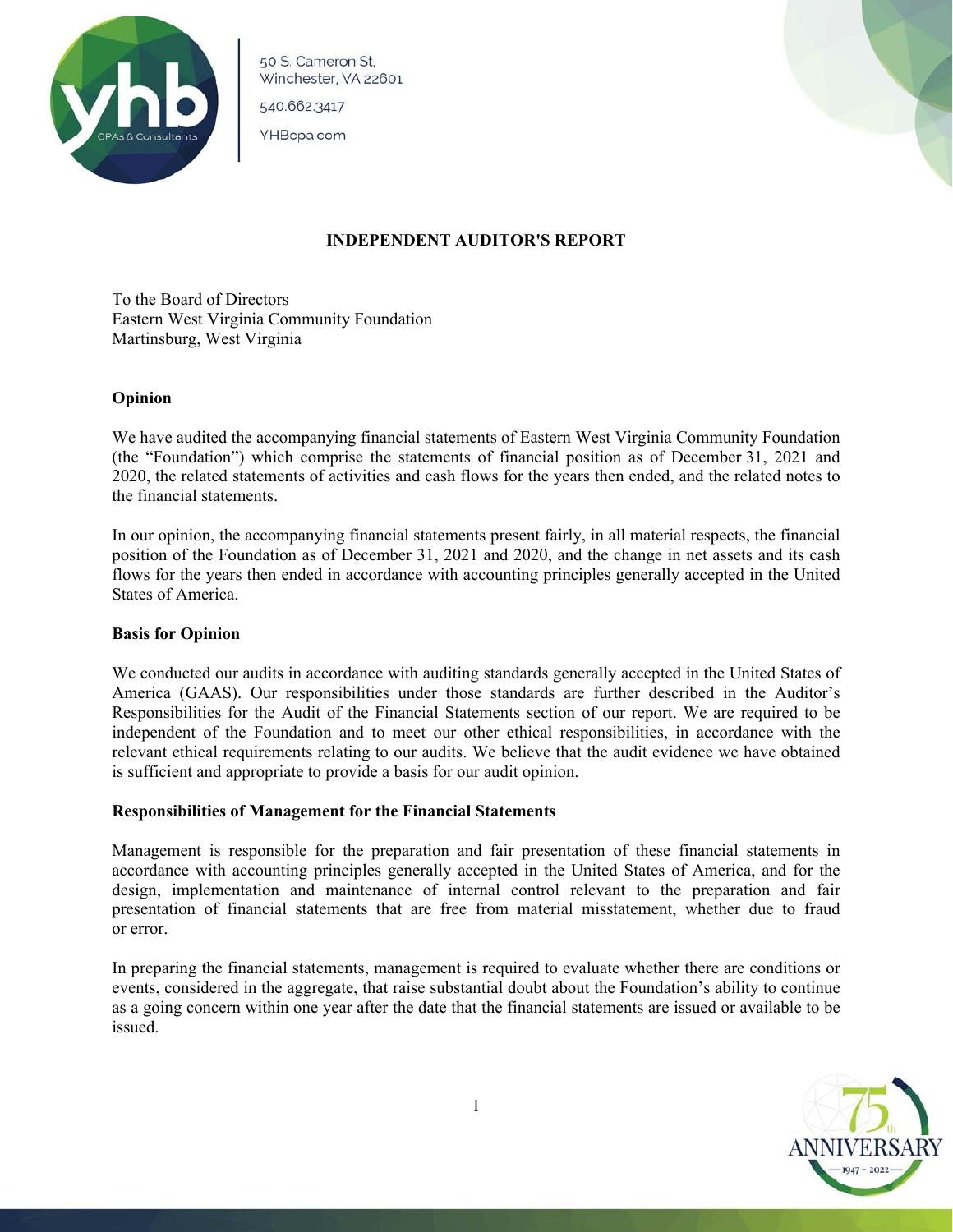## **Auditor's Responsibilities for the Audit of the Financial Statements**

Our objectives are to obtain reasonable assurance about whether the financial statements as a whole are free from material misstatement, whether due to fraud or error, and to issue an auditor's report that includes our opinion. Reasonable assurance is a high level of assurance but is not absolute assurance and therefore is not a guarantee that an audit conducted in accordance with GAAS will always detect a material misstatement when it exists. The risk of not detecting a material misstatement resulting from fraud is higher than for one resulting from error, as fraud may involve collusion, forgery, intentional omissions, misrepresentations, or the override of internal control. Misstatements are considered material if there is a substantial likelihood that, individually or in the aggregate, they would influence the judgment made by a reasonable user based on the financial statements.

In performing an audit in accordance with GAAS, we:

- Exercise professional judgment and maintain professional skepticism throughout the audit.
- Identify and assess the risks of material misstatement of the financial statements, whether due to fraud or error, and design and perform audit procedures responsive to those risks. Such procedures include examining, on a test basis, evidence regarding the amounts and disclosures in the financial statements.
- Obtain an understanding of internal control relevant to the audit in order to design audit procedures that are appropriate in the circumstances, but not for the purpose of expressing an opinion on the effectiveness of the Foundation's internal control. Accordingly, no such opinion is expressed.
- Evaluate the appropriateness of accounting policies used and the reasonableness of significant accounting estimates made by management, as well as evaluate the overall presentation of the financial statements.
- Conclude whether, in our judgment, there are conditions or events, considered in the aggregate, that raise substantial doubt about the Foundation's ability to continue as a going concern for a reasonable period of time.

We are required to communicate with those charged with governance regarding, among other matters, the planned scope and timing of the audit, significant audit findings, and certain internal control–related matters that we identified during the audit.

Yount, Hyde Sarbour, P.C.

Winchester, Virginia May 11, 2022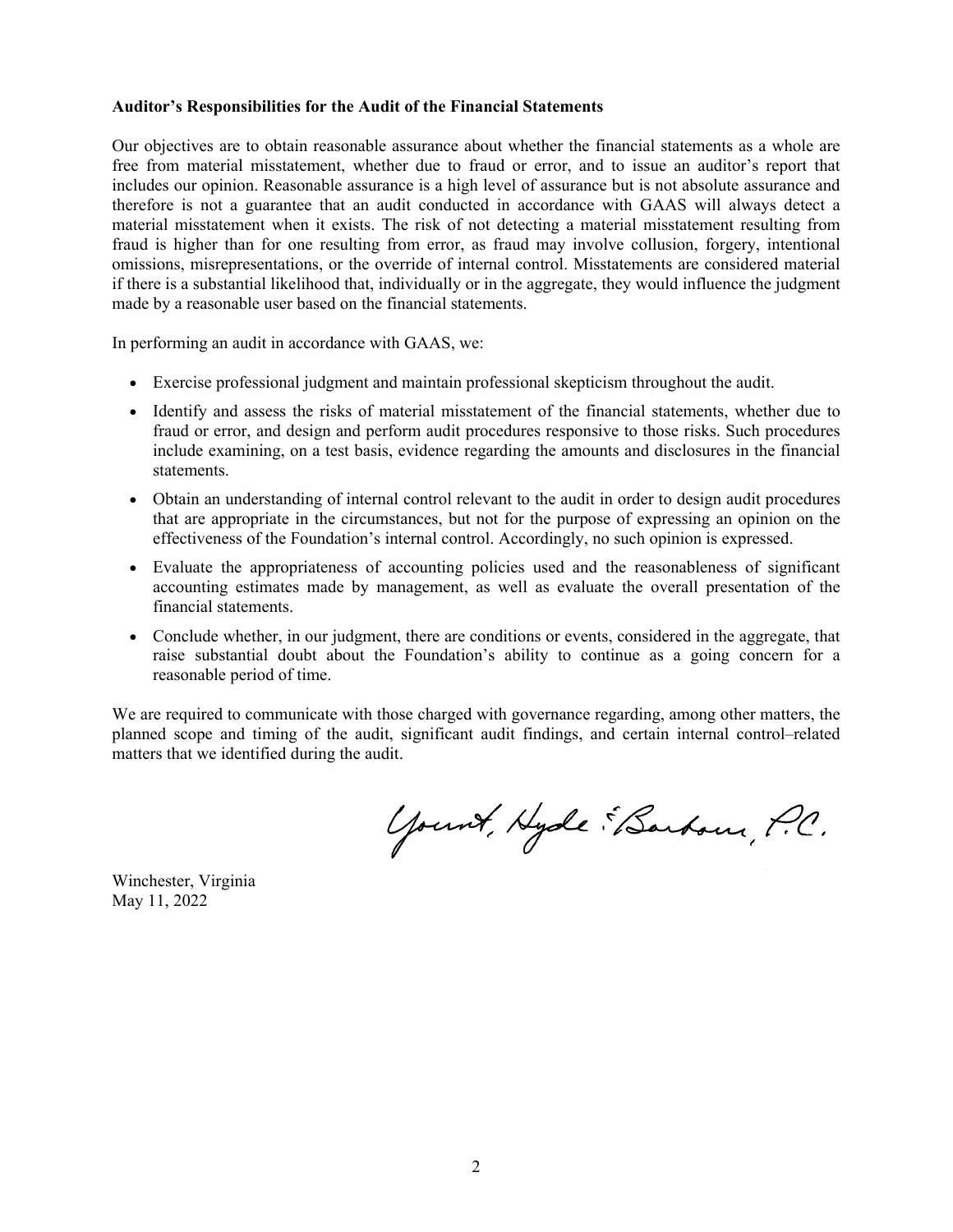# **Statements of Financial Position**

December 31, 2021 and 2020

| <b>Assets</b>                                    | 2021                     | 2020             |
|--------------------------------------------------|--------------------------|------------------|
|                                                  |                          |                  |
| Cash and cash equivalents                        | \$<br>450,965            | \$<br>354,001    |
| Note receivable                                  | 200,000                  | 200,000          |
| Investments, at fair value                       | 38,700,863               | 33,897,047       |
| Beneficial interest in split-interest agreements | 98,076                   | 96,356           |
| Beneficial interest in residual trust            | 1,032,197                | 965,695          |
| Life insurance policy, cash surrender value      | 36,615                   | 34,667           |
| Property and equipment, net                      | 2,337                    | 3,646            |
| Total assets                                     | 40,521,053               | 35,551,412<br>\$ |
| <b>Liabilities</b>                               |                          |                  |
| Accounts payable and accrued expenses            | \$<br>10                 | \$<br>10,809     |
| Grants payable                                   | 131,486                  | 314,714          |
| Agency endowment funds                           | 2,660,602                | 2,405,571        |
| <b>Total liabilities</b>                         | \$<br>2,792,098          | \$<br>2,731,094  |
| <b>Net Assets</b>                                |                          |                  |
| Net assets without donor restrictions:           |                          |                  |
| Community endowment                              | $\mathbf S$<br>1,214,971 | \$<br>1,095,604  |
| Donor advised endowment                          | 11,613,949               | 10,543,526       |
| Designated endowment                             | 7,060,290                | 5,918,420        |
| Field of interest endowment                      | 8,844,492                | 8,014,404        |
| Scholarship endowment                            | 5,956,463                | 4,665,848        |
| Unrestricted endowment                           | 27,100                   | 19,494           |
| Unrestricted funds not designated                | 1,881,417                | 1,500,972        |
| Total net assets without donor restrictions      | 36,598,682<br>S          | 31,758,268<br>S. |
| Net assets with donor restrictions               | 1,130,273                | 1,062,050        |
| Total net assets                                 | \$<br>37,728,955         | \$<br>32,820,318 |
| Total liabilities and net assets                 | 40,521,053               | 35,551,412       |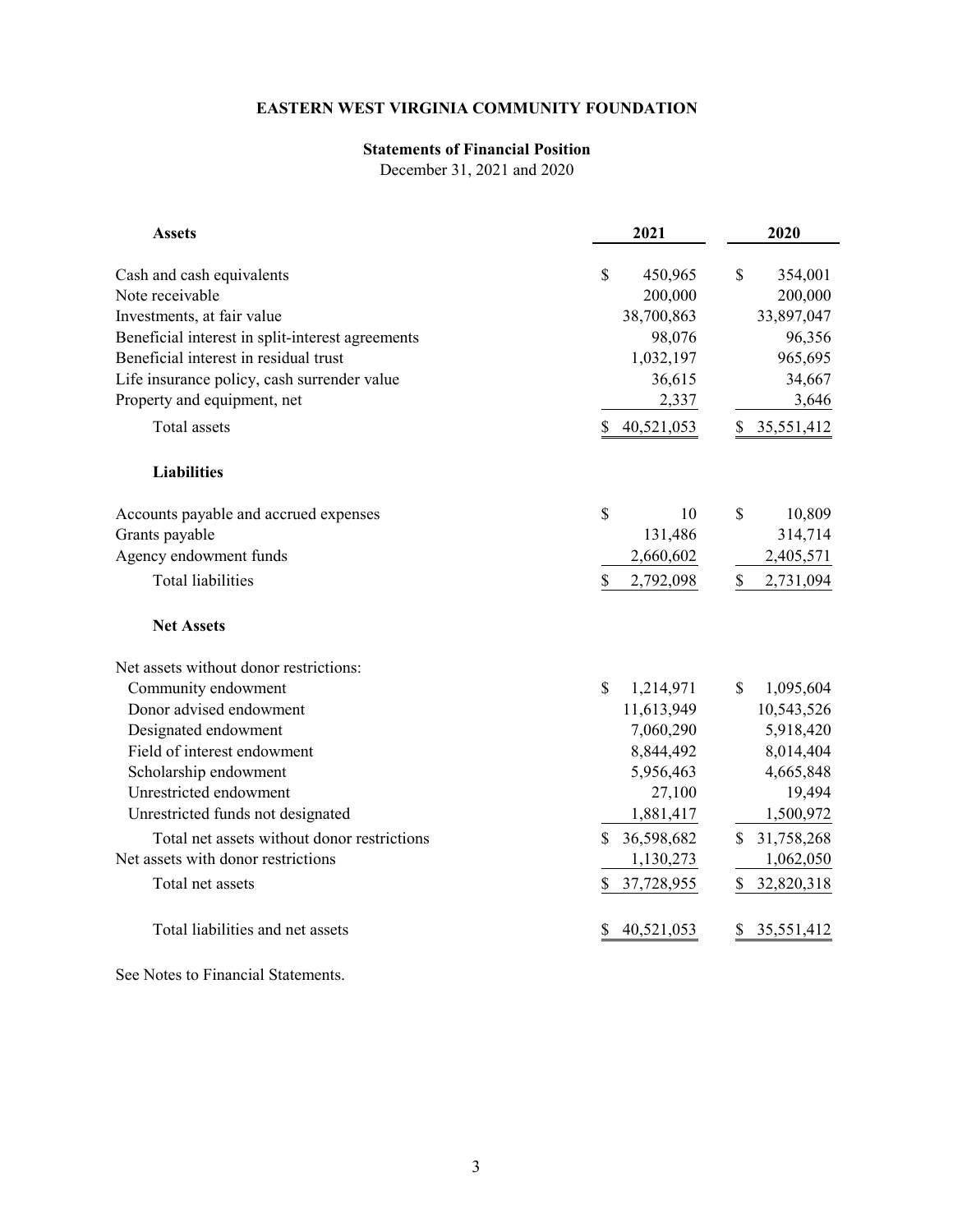## **Statement of Activities**

For the Year Ended December 31, 2021

|                                     | <b>Without Donor</b><br><b>With Donor</b><br><b>Restrictions</b><br><b>Restrictions</b> |            | <b>Totals</b> |           |                  |
|-------------------------------------|-----------------------------------------------------------------------------------------|------------|---------------|-----------|------------------|
| <b>Revenues and Gains:</b>          |                                                                                         |            |               |           |                  |
| Contributions                       | \$                                                                                      | 2,014,786  | \$            |           | \$<br>2,014,786  |
| Special events                      |                                                                                         | 17,750     |               |           | 17,750           |
| Investment return, net              |                                                                                         | 4,119,675  |               |           | 4,119,675        |
| Miscellaneous income                |                                                                                         | 146        |               |           | 146              |
| Total revenues and gains            | $\mathbb S$                                                                             | 6,152,357  | $\mathbb S$   | $ -$      | \$<br>6,152,357  |
| <b>Expenses:</b>                    |                                                                                         |            |               |           |                  |
| Grants and distributions            | \$                                                                                      | 992,762    | $\mathbb{S}$  |           | \$<br>992,762    |
| Program expenses                    |                                                                                         | 41,195     |               |           | 41,195           |
| Communications and outreach         |                                                                                         | 2,578      |               |           | 2,578            |
| Salaries, taxes and benefits        |                                                                                         | 224,004    |               |           | 224,004          |
| Other support services              |                                                                                         | 9,300      |               |           | 9,300            |
| Accounting and legal                |                                                                                         | 28,150     |               |           | 28,150           |
| Insurance                           |                                                                                         | 2,778      |               |           | 2,778            |
| Occupancy                           |                                                                                         | 9,866      |               |           | 9,866            |
| Depreciation                        |                                                                                         | 1,310      |               |           | 1,310            |
| Total expenses                      | \$                                                                                      | 1,311,943  | $\mathbb S$   | $ -$      | \$<br>1,311,943  |
| Excess of revenues over expenses    |                                                                                         |            |               |           |                  |
| before other changes in net assets  | \$                                                                                      | 4,840,414  | \$            |           | \$<br>4,840,414  |
| Other changes in net assets,        |                                                                                         |            |               |           |                  |
| split-interest actuarial adjustment |                                                                                         |            |               | 68,223    | 68,223           |
| Change in net assets                | \$                                                                                      | 4,840,414  | \$            | 68,223    | \$<br>4,908,637  |
| Net assets, beginning of year       |                                                                                         | 31,758,268 |               | 1,062,050 | 32,820,318       |
| Net assets, end of year             | S                                                                                       | 36,598,682 | \$            | 1,130,273 | \$<br>37,728,955 |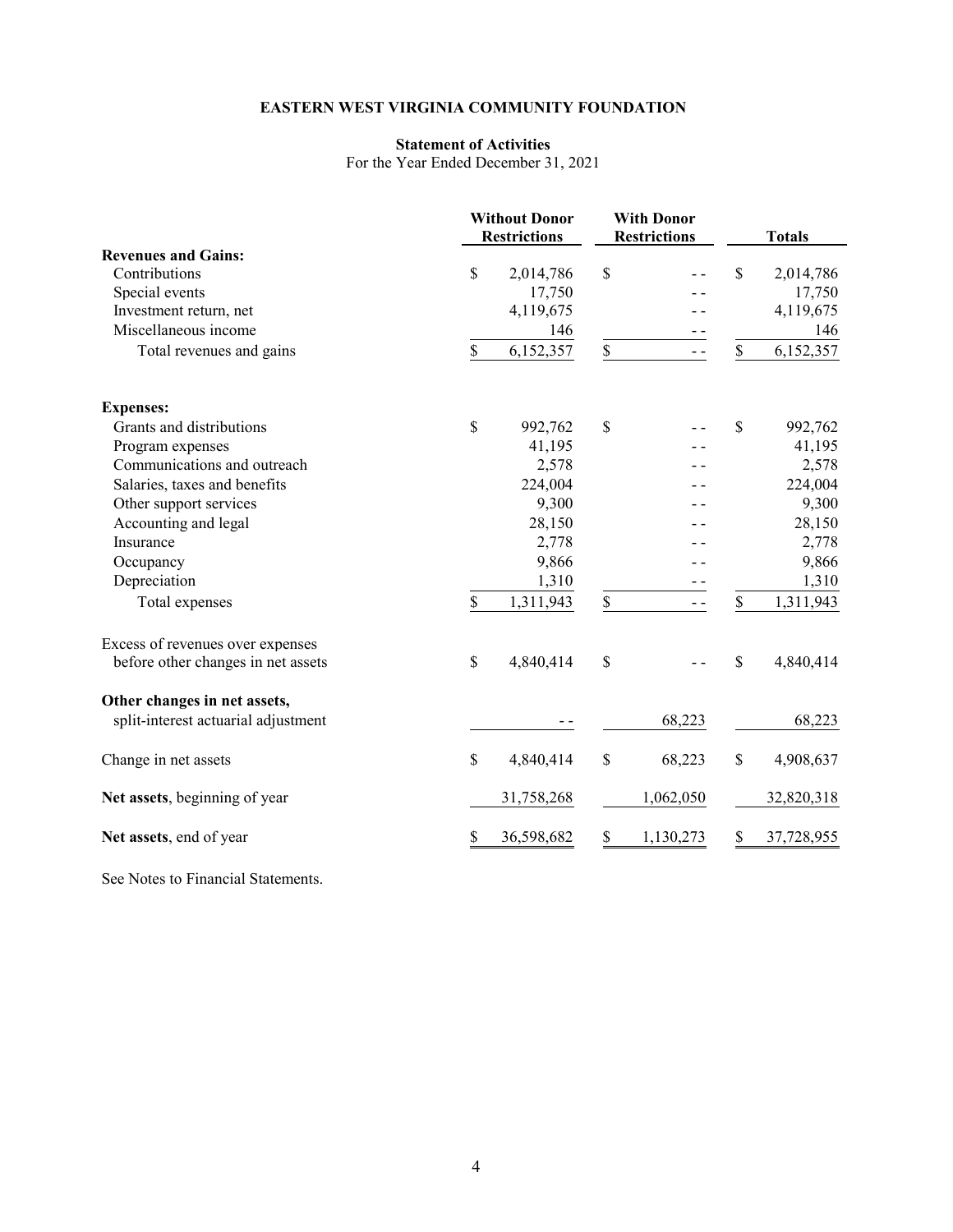# **Statement of Activities**

For the Year Ended December 31, 2020

|                                                     |              | <b>Without Donor</b><br><b>Restrictions</b> |             | <b>With Donor</b><br><b>Restrictions</b> |               | <b>Totals</b> |  |
|-----------------------------------------------------|--------------|---------------------------------------------|-------------|------------------------------------------|---------------|---------------|--|
| <b>Revenues and Gains:</b>                          |              |                                             |             |                                          |               |               |  |
| Contributions                                       | $\mathbb{S}$ | 2,092,971                                   | \$          |                                          | \$            | 2,092,971     |  |
| Special events                                      |              | 15,550                                      |             |                                          |               | 15,550        |  |
| Investment return, net                              |              | 4,023,075                                   |             |                                          |               | 4,023,075     |  |
| Miscellaneous income                                |              | 1,682                                       |             |                                          |               | 1,682         |  |
| Total revenues and gains                            | \$           | 6,133,278                                   | \$          | $=$ $=$                                  | \$            | 6,133,278     |  |
| <b>Expenses:</b>                                    |              |                                             |             |                                          |               |               |  |
| Grants and distributions                            | \$           | 1,045,892                                   | \$          |                                          | $\mathcal{S}$ | 1,045,892     |  |
| Program expenses                                    |              | 24,904                                      |             |                                          |               | 24,904        |  |
| Communications and outreach                         |              | 2,678                                       |             |                                          |               | 2,678         |  |
| Salaries, taxes and benefits                        |              | 238,430                                     |             |                                          |               | 238,430       |  |
| Other support services                              |              | 15,675                                      |             |                                          |               | 15,675        |  |
| Accounting and legal                                |              | 26,575                                      |             |                                          |               | 26,575        |  |
| Travel                                              |              | 100                                         |             |                                          |               | 100           |  |
| Insurance                                           |              | 7,701                                       |             |                                          |               | 7,701         |  |
| Occupancy                                           |              | 8,335                                       |             |                                          |               | 8,335         |  |
| Depreciation                                        |              | 1,310                                       |             |                                          |               | 1,310         |  |
| Total expenses                                      | $\mathbb{S}$ | 1,371,600                                   | \$          | $ -$                                     | \$            | 1,371,600     |  |
| Excess of revenues over expenses                    |              |                                             |             |                                          |               |               |  |
| before other changes in net assets                  | \$           | 4,761,678                                   | \$          |                                          | \$            | 4,761,678     |  |
| Other changes in net assets,                        |              |                                             |             |                                          |               |               |  |
| split-interest actuarial adjustment                 |              |                                             |             | 87,909                                   |               | 87,909        |  |
| Change in net assets                                | \$           | 4,761,678                                   | $\mathbb S$ | 87,909                                   | $\$$          | 4,849,587     |  |
| Net assets, beginning of year, as previously stated |              | 26,859,839                                  |             | 974,141                                  |               | 27,833,980    |  |
| Prior period adjustment (Note 17)                   |              | 136,751                                     |             |                                          |               | 136,751       |  |
| Net assets, beginning of year, as restated          |              | 26,996,590                                  |             | 974,141                                  |               | 27,970,731    |  |
| Net assets, end of year                             | S            | 31,758,268                                  | \$          | 1,062,050                                | \$            | 32,820,318    |  |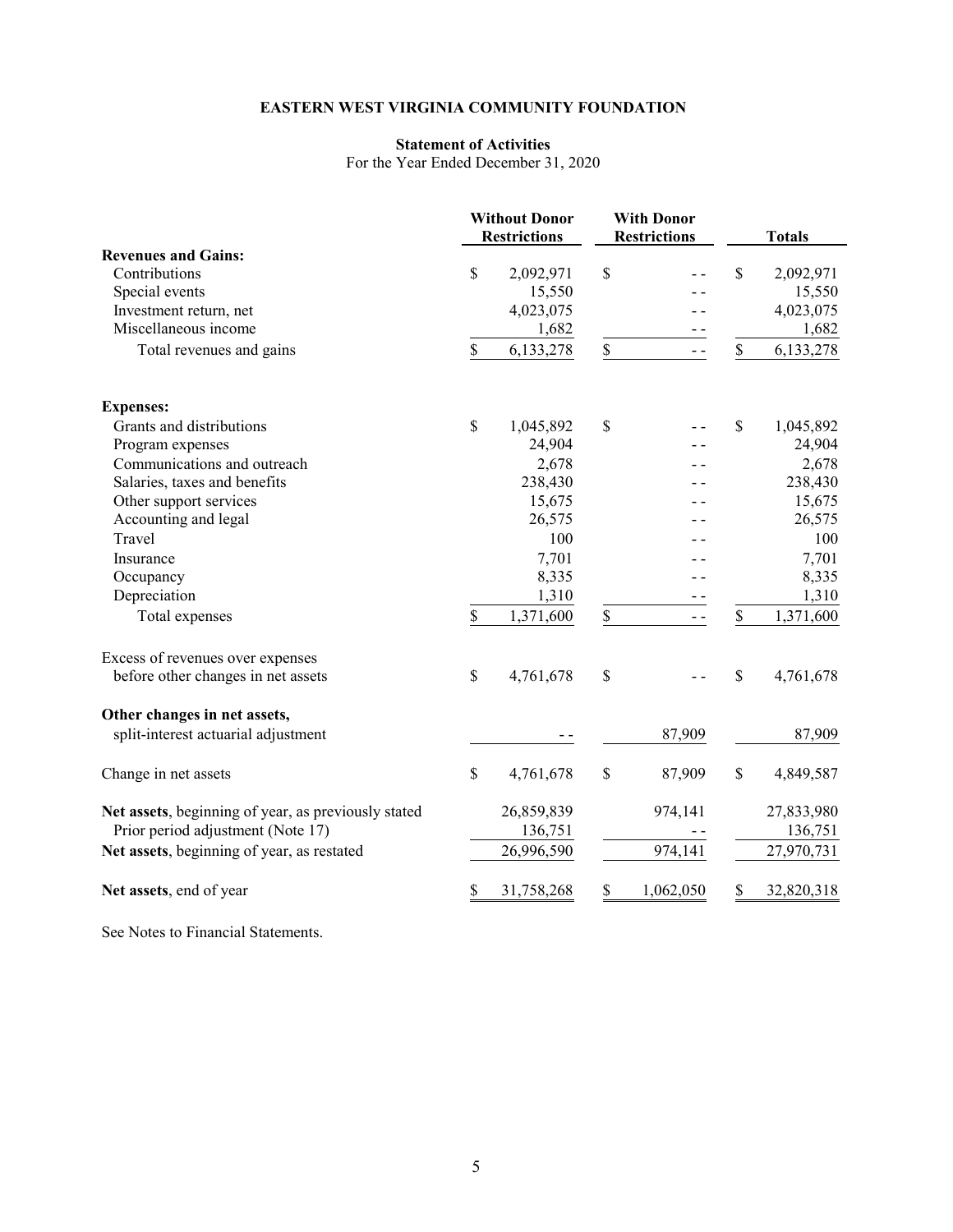# **Statements of Cash Flows**

For the Years Ended December 31, 2021 and 2020

|                                                                                   | 2021              |              | 2020         |
|-----------------------------------------------------------------------------------|-------------------|--------------|--------------|
| <b>Cash Flows from Operating Activities</b>                                       |                   |              |              |
| Change in net assets                                                              | \$<br>4,908,637   | $\mathbb{S}$ | 4,849,587    |
| Adjustments to reconcile change in net assets to net cash                         |                   |              |              |
| provided by operating activities:                                                 |                   |              |              |
| Depreciation                                                                      | 1,310             |              | 1,310        |
| Actuarial (gain) on annuity obligations                                           | (68, 223)         |              | (87,909)     |
| Unrealized (gain) loss from life insurance policy                                 | (1,948)           |              | 861          |
| Net realized and unrealized (gain) on investments                                 | (3,248,970)       |              | (3,484,208)  |
| Donated value of securities                                                       | (357,506)         |              | (236, 484)   |
| Changes in assets and liabilities:                                                |                   |              |              |
| Decrease in prepaid expenses                                                      |                   |              | 2,078        |
| Decrease in contributions receivable                                              |                   |              | 1,000,000    |
| (Decrease) increase in accounts payable and accrued expenses                      | (10,799)          |              | 1,150        |
| (Decrease) increase in grants payable                                             | (183, 228)        |              | 157,087      |
| Increase in agency endowment funds                                                | 255,031           |              | 250,445      |
| Net cash provided by operating activities                                         | \$<br>1,294,304   | \$           | 2,453,917    |
| <b>Cash Flows from Investing Activities</b>                                       |                   |              |              |
| Proceeds from sale of investments                                                 | \$<br>13,263,317  | \$           | 10,782,079   |
| Purchase of investment securities                                                 | (14, 460, 657)    |              | (13,008,910) |
| Net cash (used in) investing activities                                           | \$<br>(1,197,340) | \$           | (2,226,831)  |
| Net increase in cash and cash equivalents                                         | \$<br>96,964      | \$           | 227,086      |
| <b>Cash and Cash Equivalents</b>                                                  |                   |              |              |
| Beginning                                                                         | 354,001           |              | 126,915      |
| Ending                                                                            | \$<br>450,965     | \$           | 354,001      |
| <b>Supplemental Disclosure of Cash Flow Information,</b><br>in-kind contributions | \$<br>14,250      | \$           | 13,000       |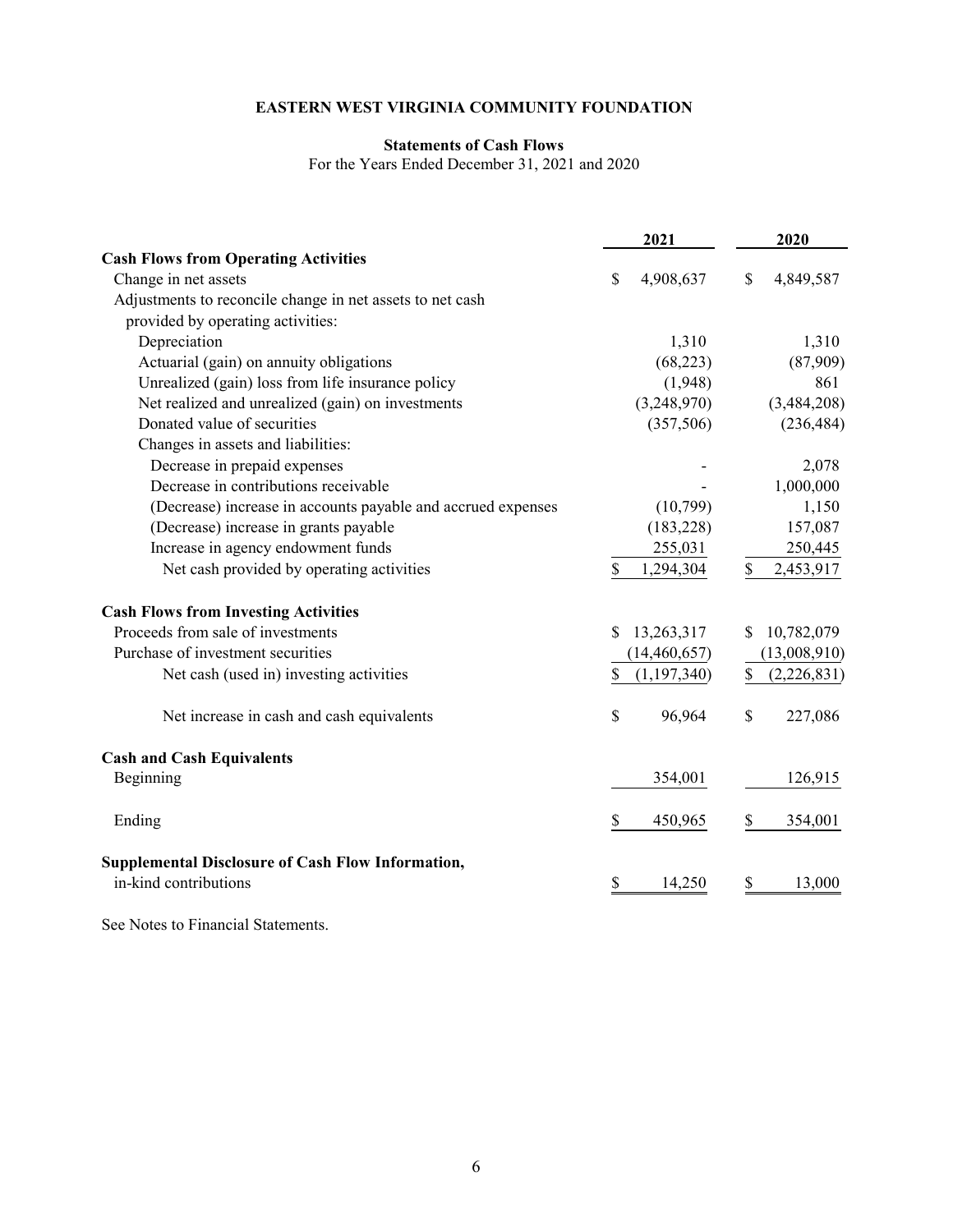## **Notes to Financial Statements**

## **Note 1. Nature of Business**

Eastern West Virginia Community Foundation (the Foundation) is a nonprofit corporation classified by the Internal Revenue Service as tax-exempt under Section  $501(c)(3)$  and as a nonprivate foundation under Section  $509(a)(1)$  of the Internal Revenue Code of 1986. The Foundation is responsible for charitable funds and the income generated by the funds of many donors. The Foundation is committed to improving the quality of life and to serving the general charitable and educational needs of the inhabitants of Eastern West Virginia and adjoining states through charitable grants at the discretion of the Board.

Beginning around March 2020, the COVID-19 virus was declared a global pandemic as it continues to spread rapidly. Business continuity, including supply chains and consumer demand across a broad range of industries and countries could be severely impacted for months or beyond as governments and their citizens take significant and unprecedented measures to mitigate the consequences of the pandemic. Management is carefully monitoring the situation and evaluating its options during this time. No adjustments have been made to these financial statements as a result of this uncertainty.

#### **Note 2. Significant Accounting Policies**

The financial statements of the Foundation have been prepared on the accrual basis of accounting. The significant accounting policies followed are described below to enhance the usefulness of the financial statements to the reader.

#### **Cash and Cash Equivalents**

The Foundation considers all highly-liquid investments with a maturity of three months or less when purchased to be cash equivalents. The Foundation's cash is maintained at two commercial banks located in West Virginia, which, at times, may exceed the federally insured limits. The Foundation has not experienced any losses on such accounts.

#### **Investments and Investment Return**

Investments in equity securities with readily determinable fair values and all investments in debt securities are measured at fair value in the statement of financial position. Investment return is reflected in the statement of activities, net of any fees.

# **Property and Equipment**

All purchases of property and equipment have been recorded at cost. Property and equipment that is donated to the Foundation is stated at its fair market value at the time of donation. Depreciation is determined by the straight-line method. The estimated useful life for furniture and fixtures is seven years. Estimated useful life for software is three years. Depreciation expense was \$1,310 and \$1,310 for the years ended December 31, 2021 and 2020, respectively.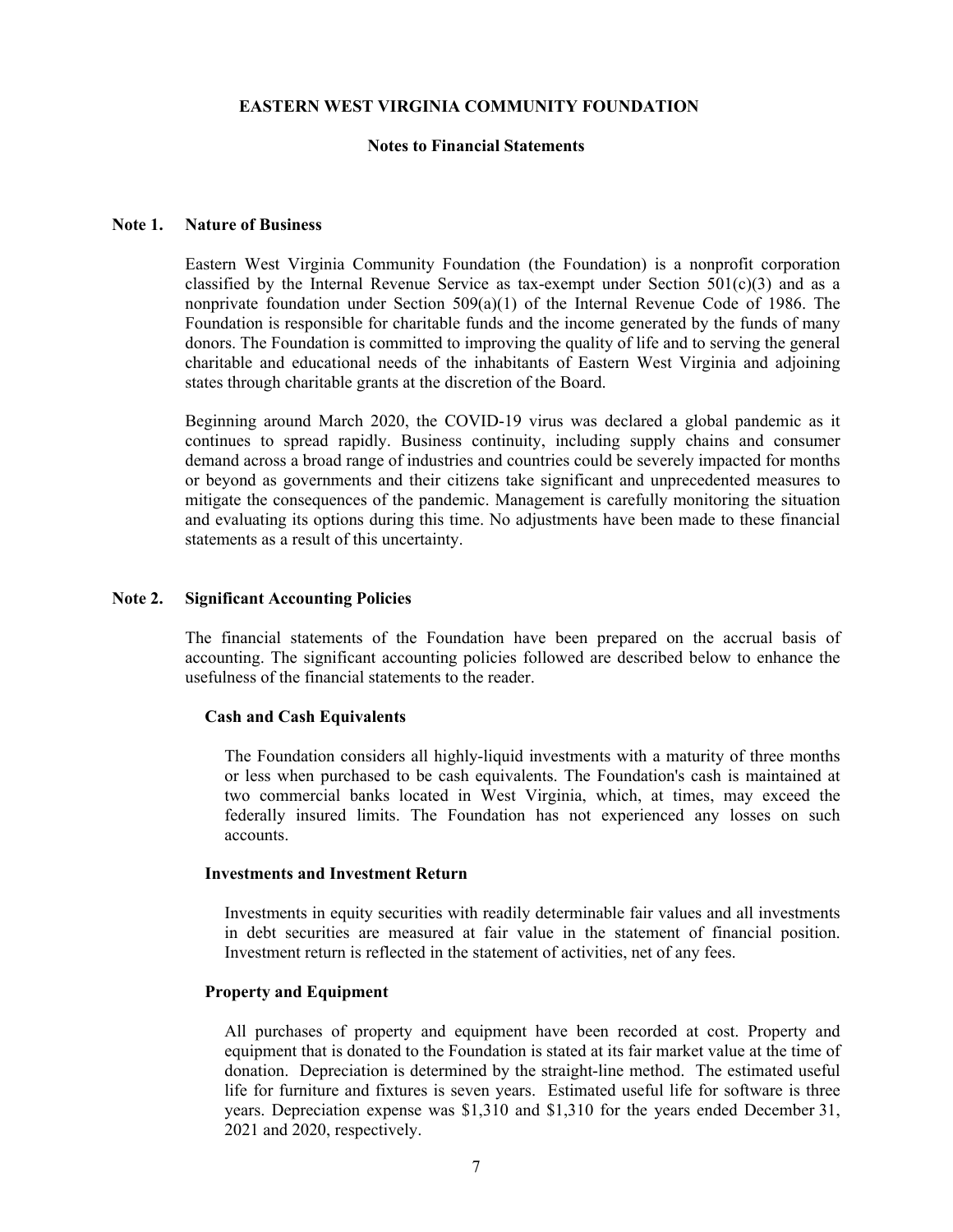# **Grants Payable**

Grants are recorded as expenses when they are approved by the Board.

# **Agency Endowment Funds**

Agency endowment funds are established for transactions in which a community foundation accepts a contribution from a charitable agency donor and agrees to transfer those assets, the return on investment of those assets or both back to the charitable agency donor.

The Foundation maintains variance power and legal ownership of agency endowment funds and, as such, continues to report the funds as assets of the Foundation. Corresponding liability accounts have been established for these funds.

# **Revenue Recognition**

# *Revenue Recognition Methodology for Exchange Transactions*

For exchange transactions, the Foundation recognizes revenue in accordance with Topic 606, Revenue from Contracts with Customers, which provides a five-step model for recognizing revenue from contracts with customers, as follows:

- Identify the contract with a customer
- Identify the performance obligations in the contract
- Determine the transaction price
- Allocate the transaction price to the performance obligations in the contract
- Recognize revenue when or as performance obligations are satisfied

For any amounts received in advance and for which performance obligations have not been satisfied, a contract liability (deferred revenue) is recorded.

### *Revenue Recognition Methodology for Contributions*

Contributions are recognized as revenue when they are received or unconditionally pledged.

The Foundation reports gifts of cash and other assets as net assets with donor restrictions if they are received with donor stipulations that limit the use of the donated assets. When a donor restriction expires, that is, when a stipulated time restriction ends or purpose restriction is accomplished, net assets with donor restrictions are reclassified to net assets without donor restrictions and reported in the statement of activities as net assets released from restrictions.

Gifts of property and equipment are presented as net assets without donor restrictions unless explicit donor stipulations specify how the donated assets must be used. Gifts of long-lived assets with explicit restrictions that specify how the assets are to be used and gifts of cash and other assets that must be used to acquire long-lived assets are reported as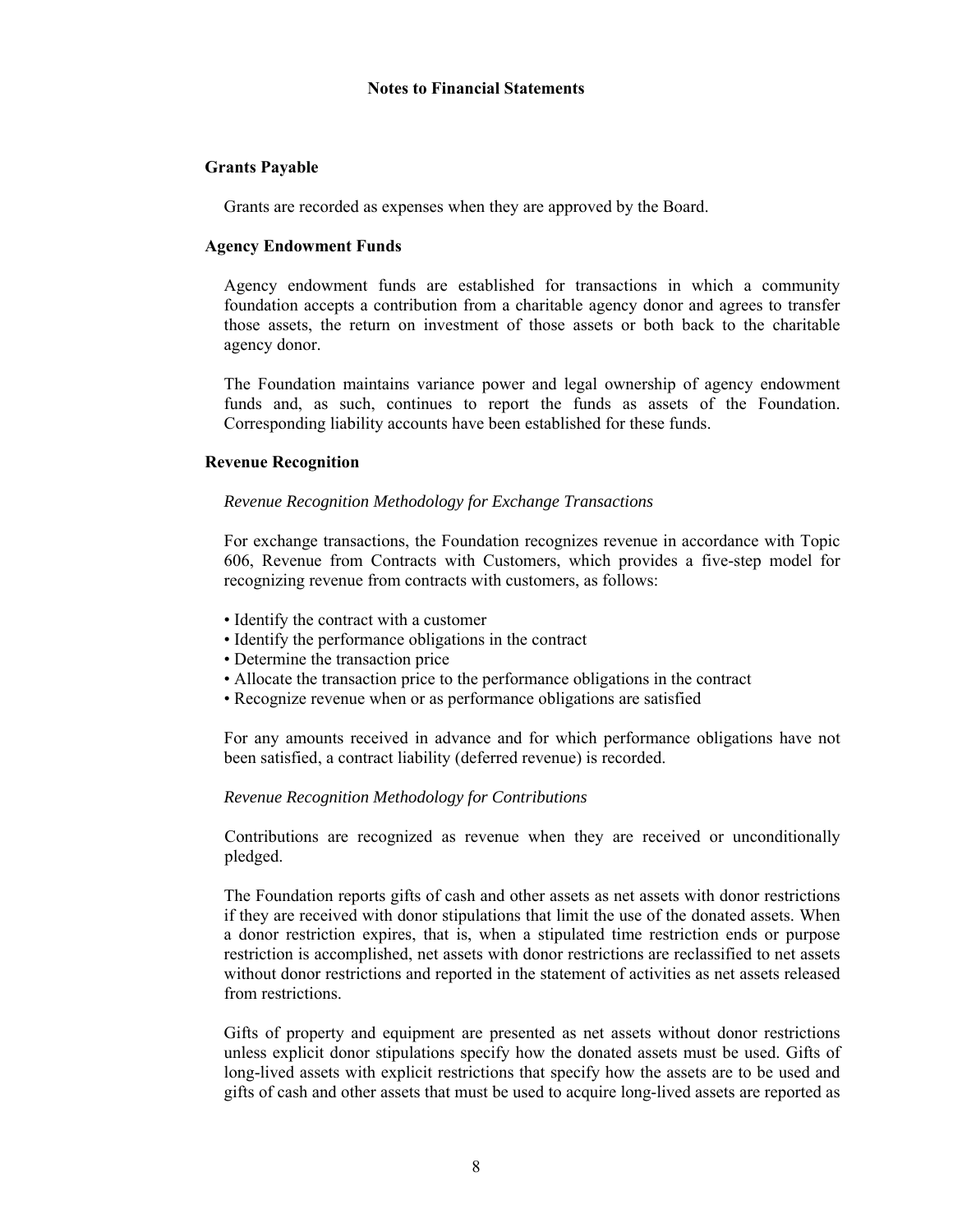net assets with donor restrictions. Absent explicit donor stipulations about how long those long-lived assets must be maintained, the Foundation reports expirations of donor restrictions when the donated or acquired long-lived assets are placed in service.

Conditional promises to give, that is, those with a measurable performance or other barrier, and a right of return, are not recognized until the conditions on which they depend have been substantially met. There were no conditional promises to give or refundable advances as of December 31, 2021 and 2020. Investments received by gift are recorded at market value at the date of the donation.

Donor-restricted contributions whose restrictions are met in the same year as received are classified as contributions without donor restriction in the accompanying financial statements.

#### *Revenue Streams*

The Foundation receives various sources of revenue. Contributions are recognized when received. The Foundation recognizes revenue for special events when the event is held.

### **Contribution Receivable**

The Foundation had one outstanding contribution receivable of \$1,000,000 at December 31, 2019. The receivable was paid in full during the year ended December 31, 2020. The Foundation had no outstanding contribution receivables at December 31, 2021 and December 31, 2020.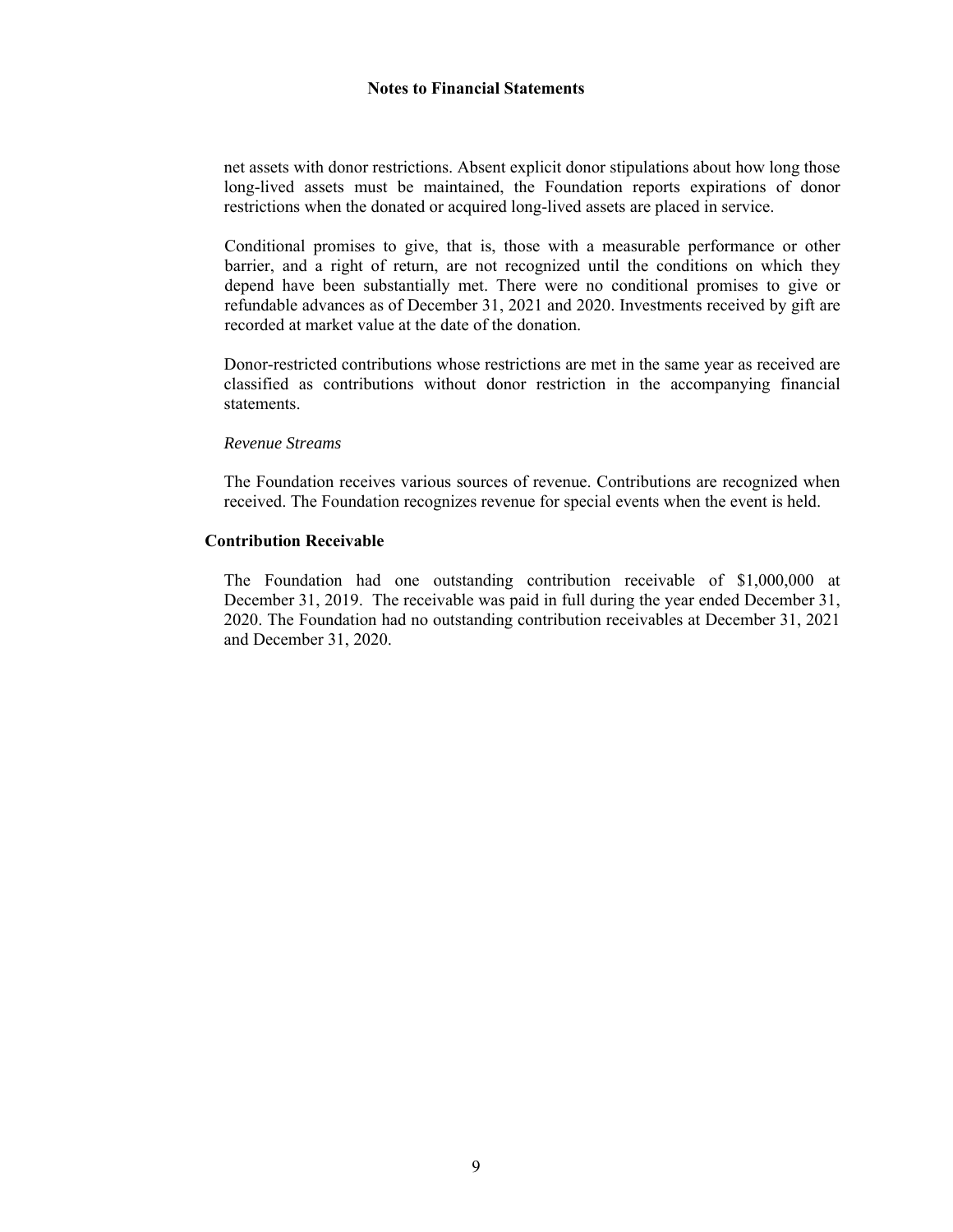# **Allocation Methodology for the Schedules of Functional Expenses**

The costs of providing program services and other activities are summarized on a functional basis in the schedules of functional expenses. Certain costs have been allocated among program services, management and general, and fundraising. Such allocations have been made by management on an equitable basis. The expenses that were allocated included the following:

| <b>Expense</b>               | Methodology                              |
|------------------------------|------------------------------------------|
| Grants and distributions     | Direct cost                              |
| Program expenses             | Direct cost                              |
| Communications and outreach  | Direct cost                              |
| Salaries, taxes and benefits | Employee time and effort                 |
| Other support services       | Employee time and effort                 |
| Accounting and legal         | Direct cost                              |
| Travel                       | Direct cost and employee time and effort |
| Insurance                    | Direct cost                              |
| Occupancy                    | Direct cost                              |
| Depreciation                 | Employee time and effort                 |

# **Use of Estimates**

The preparation of financial statements in conformity with accounting principles generally accepted in the United States of America requires management to make estimates and assumptions that affect the reported amounts of assets and liabilities at the date of the financial statements and the reported amounts of revenues and expenses during the reporting period. Actual results could differ from those estimates.

### **Fair Value Measurement**

Accounting standards establish a framework for measuring fair value. That framework provides a fair value hierarchy that prioritizes the inputs to valuation techniques used to measure fair value. The hierarchy gives the highest priority to unadjusted quoted prices in active markets for identical assets or liabilities (level 1) and the lowest priority to unobservable inputs (level 3). The three levels of the fair value hierarchy under the standards are described as follows:

Level 1 – Valuations for assets and liabilities traded in active exchange markets. Valuations are obtained from readily available pricing sources for market transactions involving identical assets or liabilities.

Level 2 – Valuations for assets and liabilities traded in less active dealer or broker markets. Valuations are obtained from third party pricing services for identical or similar assets or liabilities or other inputs observable for the asset or liability, either directly or indirectly through corroboration with observable market data. If the asset or liability has a specified (contractual) term, a Level 2 input must be observable for substantially the full term of the asset or liability.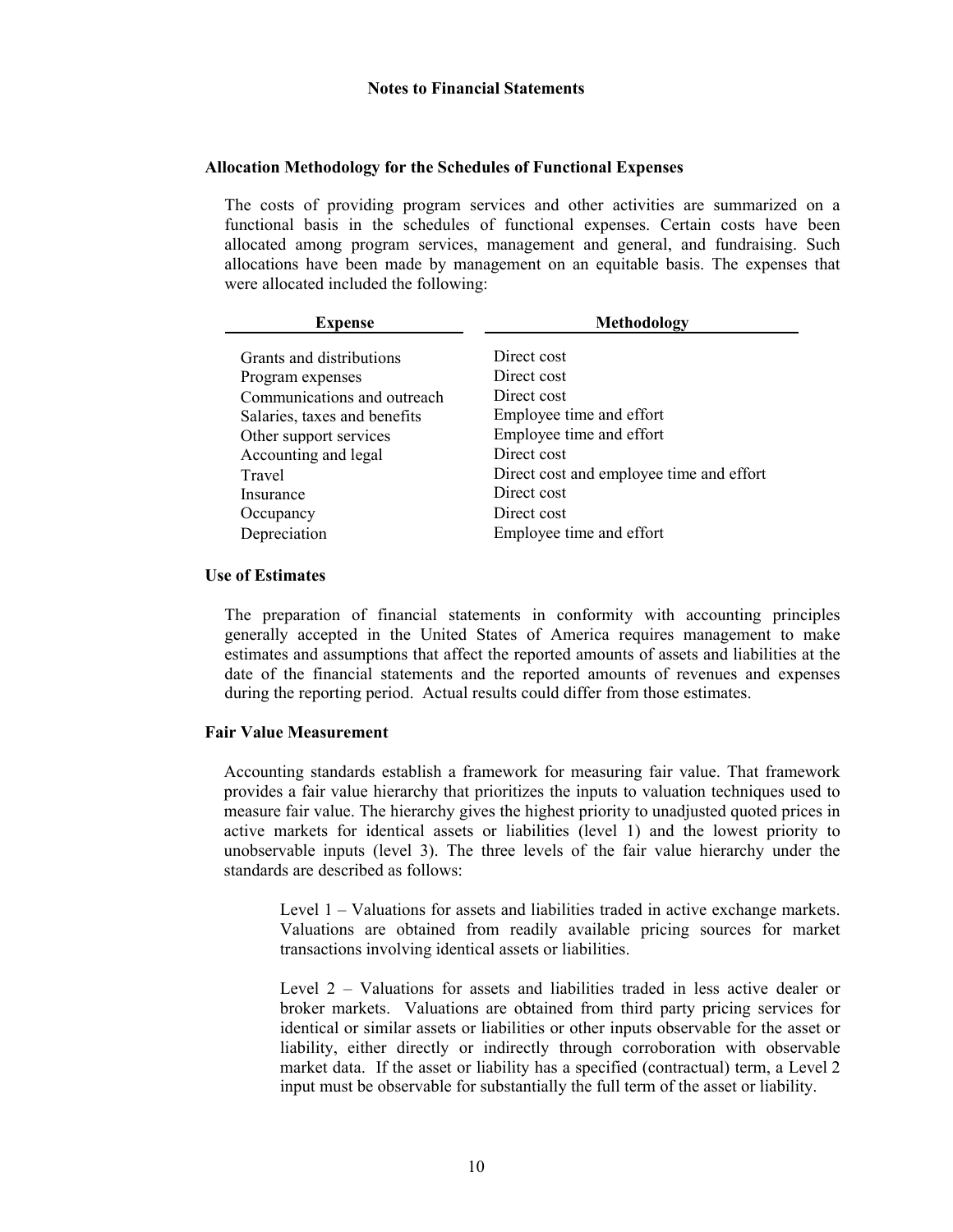Level 3 – Valuations for assets and liabilities that are derived from other valuation methodologies, including option-pricing models, discounted cash flow models and similar techniques, and not based on market exchange, dealer, or broker-traded transactions. Level 3 valuations incorporate certain assumptions and projections in determining the fair value assigned to such assets or liabilities.

The asset or liability's fair value measurement level within the fair value hierarchy is based on the lowest level of any input that is significant to the fair value measurement. Valuation techniques used need to maximize the use of observable inputs and minimize the use of unobservable inputs.

The following is a description of the valuation methodologies used for instruments measured at fair value:

### *Investments*

The fair value of investments is the market value based on quoted market prices, when available, or market prices provided by recognized broker dealers.

# *Beneficial Interest in Split-Interest Agreements*

The fair value of split interest agreements is based on the present value of the future distributions to be received by the Foundation as a beneficiary.

## *Beneficial Interest in Residual Trust*

The fair value of residual trusts is based on a specified percentage of the trust's fair market value as determined annually.

### *Life Insurance*

The value of the life insurance is based on the cash surrender value.

The preceding methods described may produce a fair value calculation that may not be indicative of net realizable value or reflective of future fair values. Furthermore, although the Foundation believes its valuation methods are appropriate and consistent with other market participants, the use of different methodologies or assumptions to determine the fair value of certain financial instruments could result in a different fair value measurement at the reporting date.

### **Upcoming Accounting Pronouncement**

In February 2016, the FASB issued ASU No. 2016-02, Leases (Topic 842), which requires organizations that lease assets (lessees) to recognize the assets and related liabilities for the rights and obligations created by the leases on the statement of financial position for leases with terms exceeding 12 months. ASU No. 2016-02 defines a lease as a contract or part of a contract that conveys the right to control the use of identified assets for a period of time in exchange for consideration. The lessee in a lease will be required to initially measure the right-of-use asset and the lease liability at the present value of the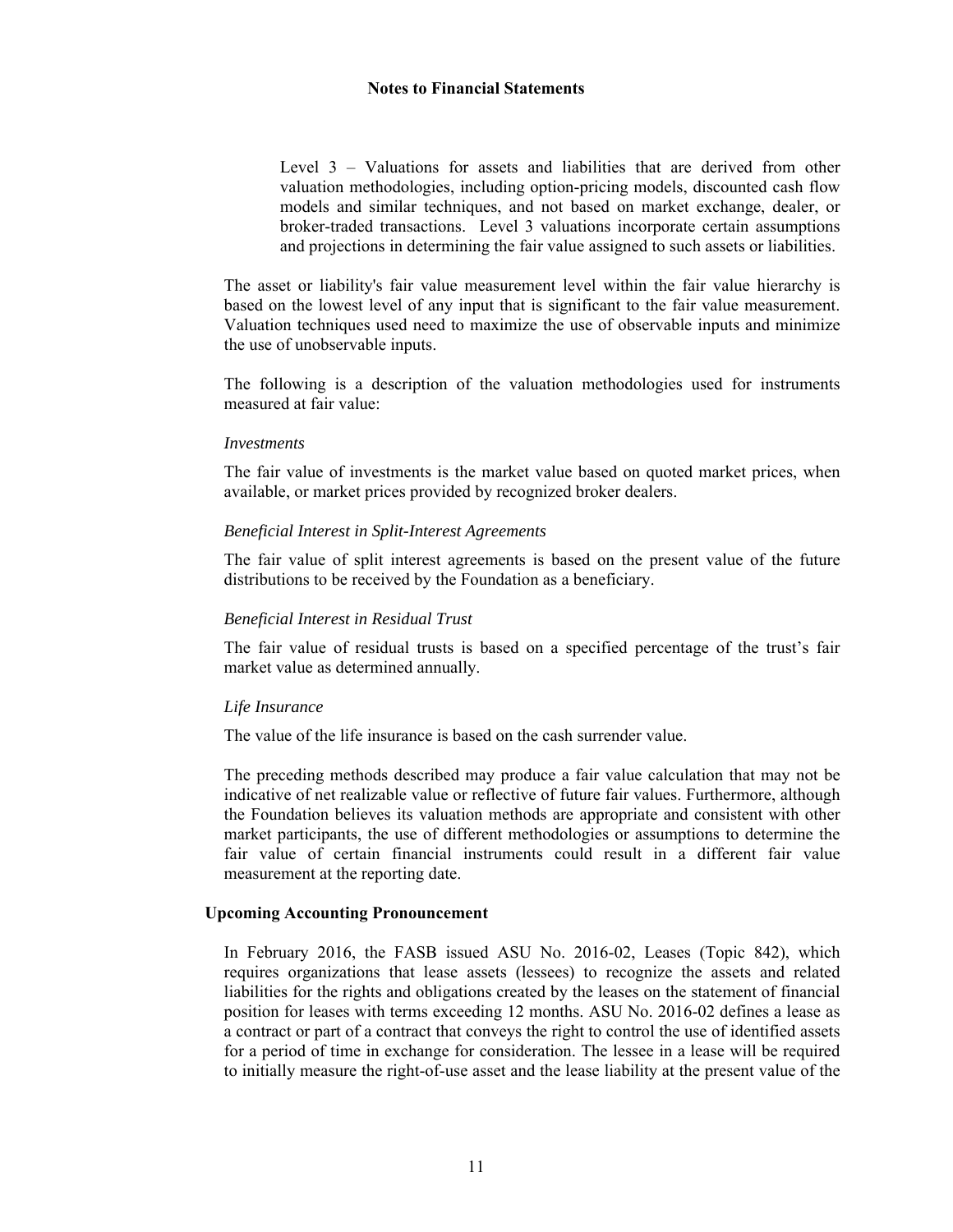remaining lease payments, as well as capitalize initial direct costs as part of the right-ofuse asset. ASU No. 2016-02 is effective for the Foundation for the year ending December 31, 2022. Early adoption is permitted. The Foundation is currently evaluating the impact that the adoption of Topic 842 will have on its financial statements.

In September 2020, FASB issued ASU No. 2020-07, Presentation and Disclosures by Not-for-Profit Entities for Contributed Nonfinancial Assets (Topic 958), which requires nonprofits to change their financial statement presentation and disclosure of contributed nonfinancial assets, or gifts-in-kind. ASU No. 2020-07 is effective for the Foundation for its year ended December 31, 2022. Early adoption is permitted. The Foundation is currently evaluating the impact that the adoption of ASU 2020-07 will have on its financial statements.

# **Note 3. Net Assets**

The Foundation reports information regarding its financial position and activities according to the "net asset" concept. Net assets are segregated among two categories: net assets without donor restrictions and net assets with donor restrictions. Net assets without donor restrictions consists of net assets not subject to donor-imposed restrictions and may be expended for any purpose in performing the primary objectives of the Foundation. These net assets may be used at the discretion of the Foundation's management and Board of Directors. Net assets with donor restrictions consist of net assets subject to donor-imposed restrictions. Some donor restrictions are temporary in nature; those restrictions will be met by the actions of the Foundation or by the passage of time. Other donor restrictions are perpetual in nature, where by the donor has stipulated the funds be maintained in perpetuity.

Factors considered in the determination of net asset classification include:

- The Foundation's articles of incorporation, by-laws and the terms of various predecessor trusts, allow the respective Board the power to use the principal amount of gifts.
- The Foundation has been granted unilateral variance power to modify restrictions or conditions on the distribution of funds if, in its sole judgment, such restriction or condition becomes unnecessary, incapable of fulfillment, or inconsistent with the needs of the community.

## **Note 4. Net Assets with Donor Restrictions**

The Foundation's net assets with donor restrictions as of December 31, 2021 and 2020 were as follows:

|                                                  |  | 2021      | 2020 |           |  |
|--------------------------------------------------|--|-----------|------|-----------|--|
| Beneficial interest in split-interest agreements |  | 98.076    | -SS  | 96.356    |  |
| Beneficial interest in residual trust            |  | 1,032,197 |      | 965,695   |  |
|                                                  |  | 1,130,273 | S.   | 1,062,051 |  |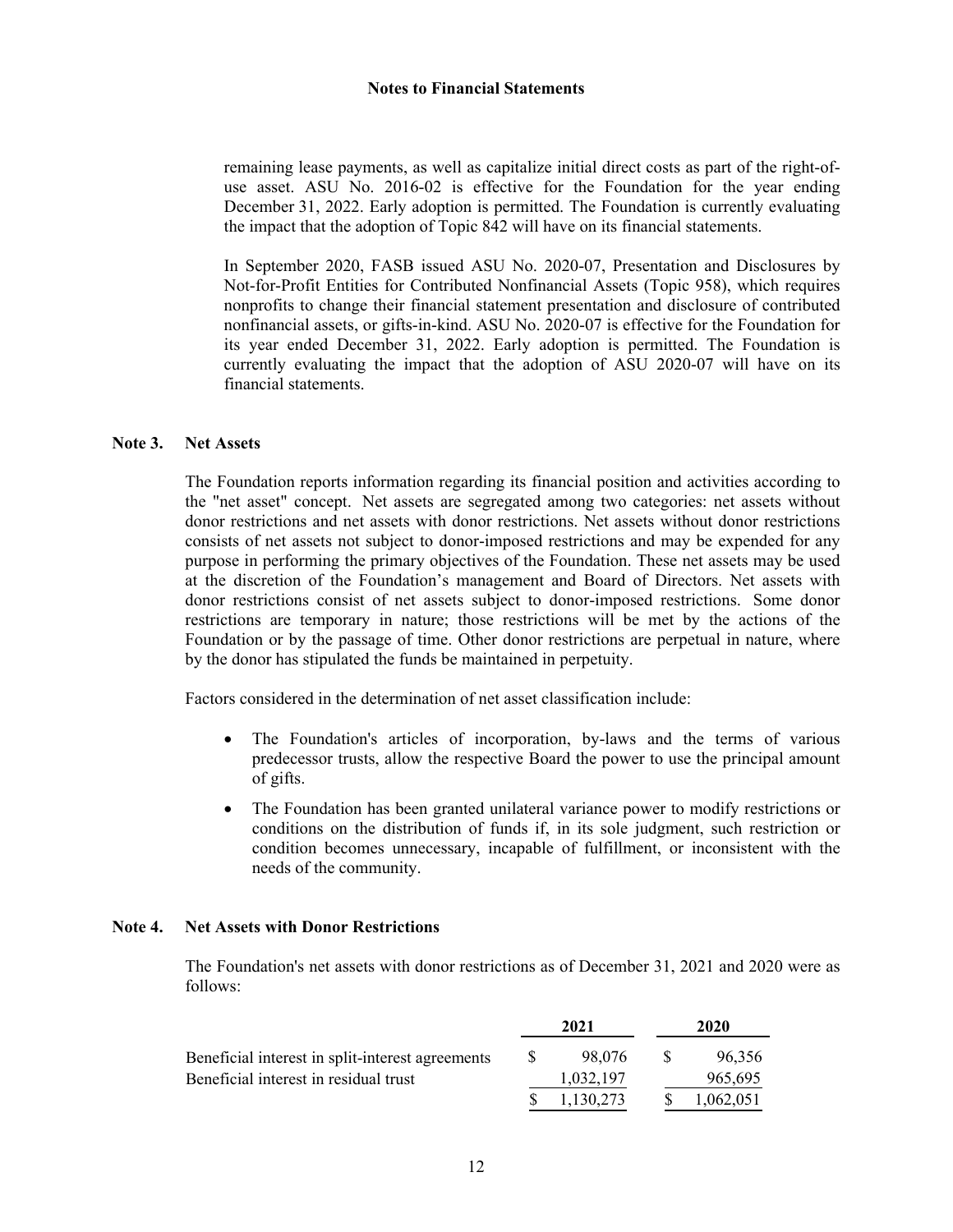#### **Note 5. Liquidity and Availability of Resources**

The Foundation had the following financial assets available within one year of the statement of financial position date to meet cash needs for general expenditure. In the case of unexpected cash needs, there are funds available from a board-designated administrative endowment that is included in the designated endowment category below; \$33,118 is available from that fund for use in the next 12 months. The Foundation has a policy to structure its financial assets to be available as its general expenditures, liabilities and other obligations come due.

|                                                        | 2021             | 2020            |
|--------------------------------------------------------|------------------|-----------------|
| Financial assets, at year-end:                         |                  |                 |
| Cash and cash equivalents                              | \$<br>450,965    | \$<br>354,001   |
| Investments                                            | 38,700,863       | 33,897,047      |
| Total financial assets                                 | 39,151,828       | 34,251,048      |
| Less amounts not available to be used within one year: |                  |                 |
| Agency endowment funds                                 | \$.<br>2,660,602 | \$<br>2,405,571 |
| Community endowment                                    | 1,214,971        | 1,095,604       |
| Donor advised endowment                                | 11,613,949       | 10,543,526      |
| Designated endowment                                   | 7,060,290        | 5,918,420       |
| Field of interest endowment                            | 8,844,492        | 8,014,404       |
| Scholarship endowment                                  | 5,956,463        | 4,665,848       |
| Unrestricted endowment                                 | 27,100           | 19,494          |
|                                                        | 37, 377, 867     | 32,662,867      |
| Financial assets available to meet cash needs for      |                  |                 |
| general expenditures within one year                   | 1,773,961<br>S   | 1,588,181       |

# **Note 6. Note Receivable**

On September 30, 2018, the Foundation issued a non-revolving loan of \$200,000 to a nonprofit corporation to be distributed and used to support entrepreneurial efforts in any or all of the five West Virginia counties served by the Foundation: Jefferson, Berkeley, Morgan, Hampshire, and Hardy. The note matures on September 30, 2023 with an interest rate of 3.5%. Interest only payments are due annually on the anniversary date of the note. Principal is payable in full at the date of maturity.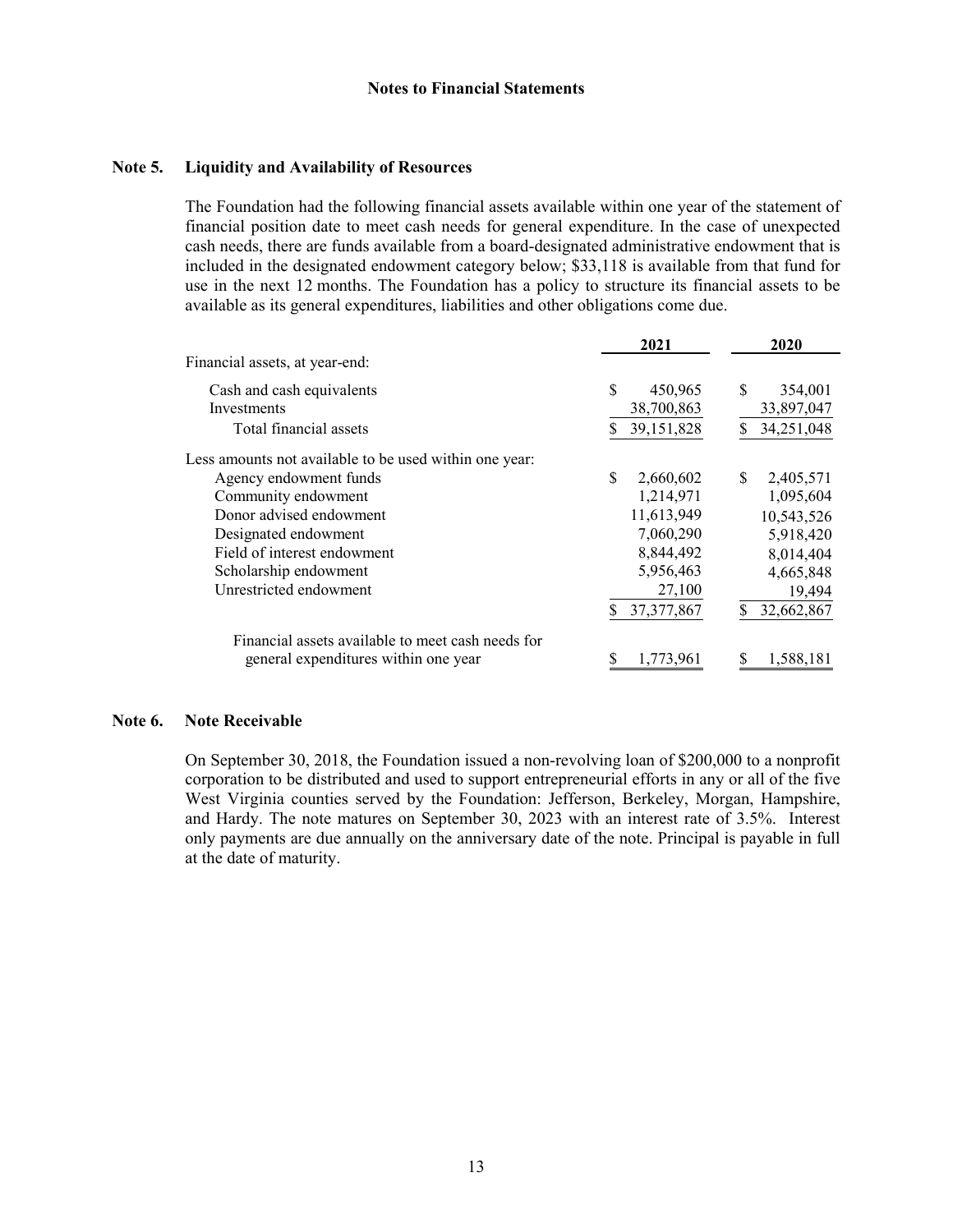# **Note 7. Investments and Investment Return**

Investments, including endowment as well as other funds, as of December 31, 2021 and 2020 were as follows:

|                                                             |                                                                        | 2021                                                                    |                                                             |
|-------------------------------------------------------------|------------------------------------------------------------------------|-------------------------------------------------------------------------|-------------------------------------------------------------|
| <b>Summary by Type</b><br>of Investment                     | Cost                                                                   | <b>Fair Market</b><br>Value                                             | <b>Unrealized</b><br>(Depreciation)<br>Appreciation         |
| Cash<br>Fixed income securities<br>Equities<br>Mutual funds | \$<br>791,174<br>10,064,882<br>9,460,281<br>10,824,779<br>\$31,141,116 | \$<br>791,174<br>10,053,611<br>13,762,589<br>14,093,489<br>\$38,700,863 | \$<br>(11,271)<br>4,302,308<br>3,268,710<br>\$<br>7,559,747 |
| <b>Summary by Type</b>                                      |                                                                        | 2020<br><b>Fair Market</b>                                              | <b>Unrealized</b>                                           |
| of Investment                                               | Cost                                                                   | Value                                                                   | Appreciation                                                |
| Cash<br>Fixed income securities<br>Equities<br>Mutual funds | \$<br>594,824<br>8,982,178<br>8,047,541<br>8,946,403<br>\$26,570,946   | \$<br>594,824<br>9,290,519<br>12,085,768<br>11,925,936<br>\$33,897,047  | \$<br>308,341<br>4,038,227<br>2,979,533<br>\$<br>7,326,101  |

Investment return, net consisted of the following for the years ended December 31, 2021 and 2020:

|                              |   | 2021      |   | 2020      |
|------------------------------|---|-----------|---|-----------|
| Interest and dividend income | S | 982,205   | S | 627,863   |
| Realized gains               |   | 3,123,540 |   | 617,772   |
| Unrealized gain              |   | 125,430   |   | 2,866,436 |
| Investment fees              |   | (111,500) |   | (88,996)  |
|                              |   | 4,119,675 |   | 4,023,075 |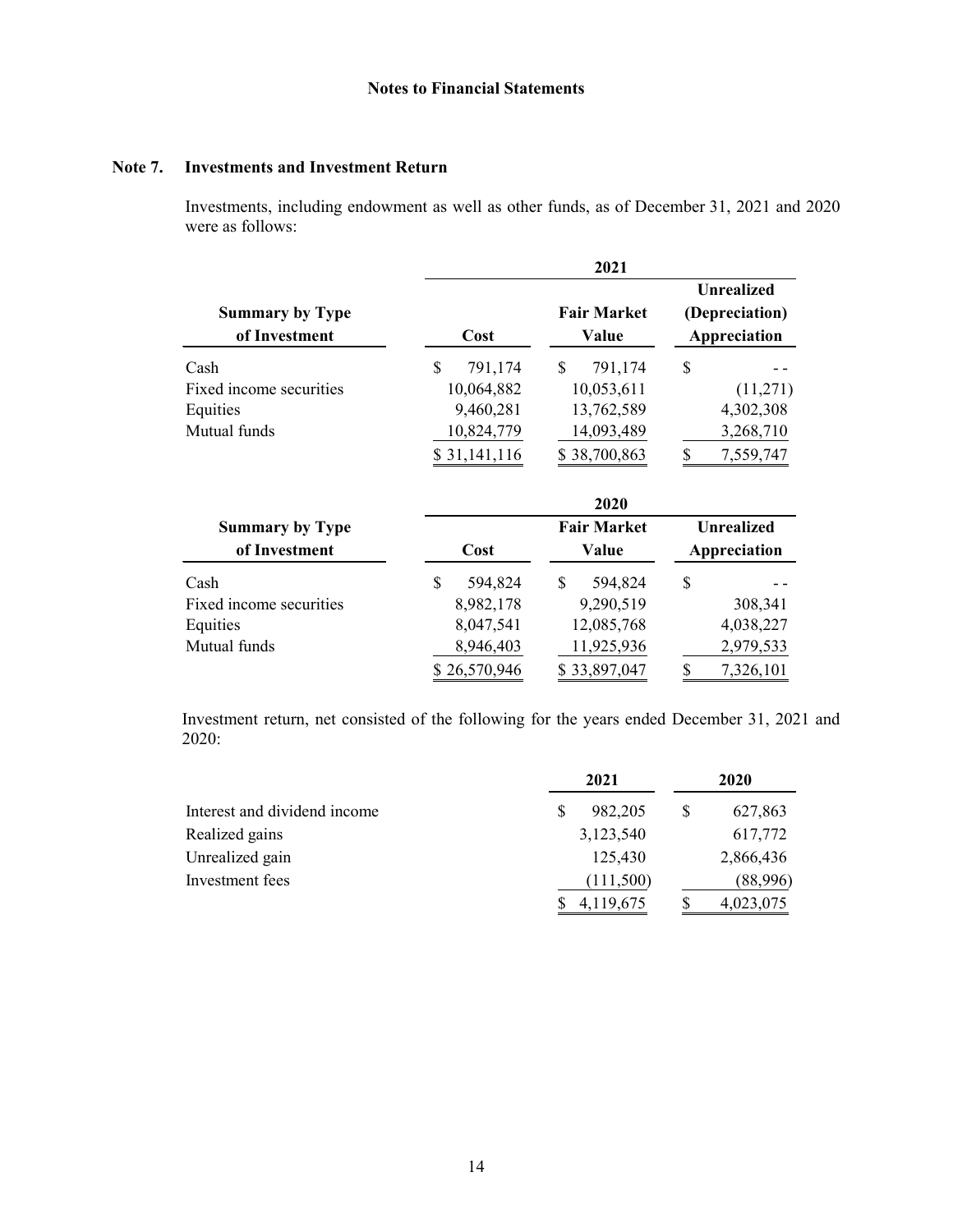# **Note 8. Property and Equipment**

At December 31, 2021 and 2020, the property and equipment consisted of the following:

|                               | 2021         | 2020 |          |  |
|-------------------------------|--------------|------|----------|--|
| Software                      | \$<br>40.945 |      | 40,945   |  |
| Furniture and fixtures        | 12,322       |      | 12,322   |  |
| Less accumulated depreciation | (50, 930)    |      | (49,621) |  |
|                               | 2,337        |      | 3,646    |  |

# **Note 9. Funds Held as Agency Endowments**

The following table summarizes activity in agency endowment funds for the years ended December 31, 2021 and 2020.

| 2021                              |   |           |   | 2020      |  |
|-----------------------------------|---|-----------|---|-----------|--|
| Agency endowment fund balance     |   |           |   |           |  |
| at the beginning of the year      | S | 2,405,571 | S | 2,291,877 |  |
| Amounts raised                    |   | 18,924    |   | 30,398    |  |
| Interest and dividends            |   | 72,973    |   | 48,342    |  |
| Unrealized and realized gains     |   | 243,521   |   | 242,928   |  |
| Loss on sale of asset             |   | (115)     |   |           |  |
| Expenses                          |   | (80,272)  |   | (71, 223) |  |
| Prior period adjustment (Note 17) |   |           |   | (136,751) |  |
| Agency endowment fund balance     |   |           |   |           |  |
| at the end of the year            |   | 2,660,602 |   | 2,405,571 |  |

# **Note 10. Administrative Income**

The Foundation's policy is to assess each component fund a total annual fee up to two percent. The fee is calculated and assessed monthly based on current fair market value. Such amounts are transferred to an unrestricted discretionary fund to offset administrative costs.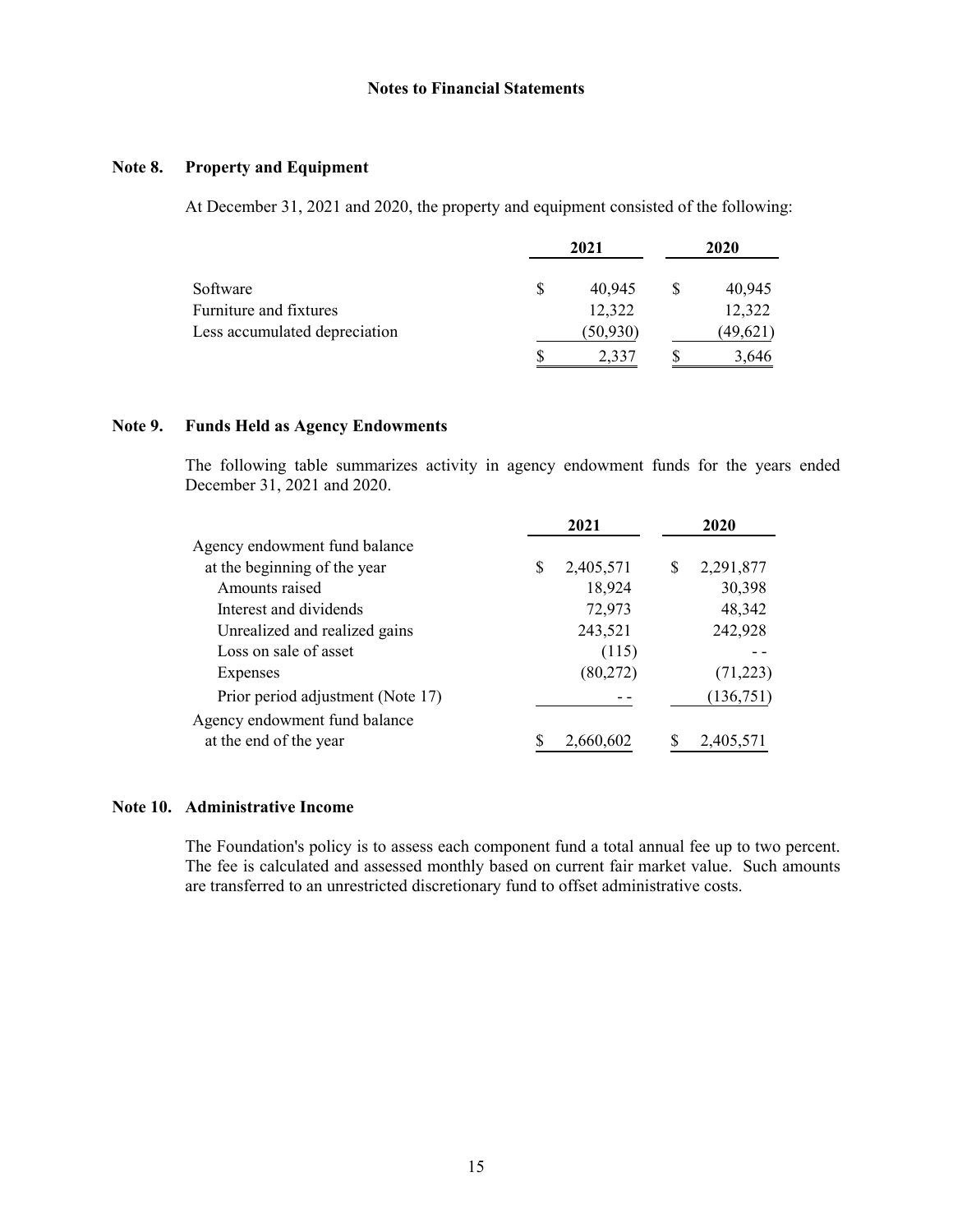# **Note 11. Contributed Services**

Contributions of services shall be recognized if the services received (a) create or enhance nonfinancial assets or (b) require specialized skills, are provided by individuals possessing those skills, and would typically need to be purchased if not provided by donation.

The Foundation received the following contributed services and expenses during the years ended December 31, 2021 and 2020, which are included in the statements of activities:

|                | 2021   | <b>2020</b> |                   |  |
|----------------|--------|-------------|-------------------|--|
| Legal services | 14,250 |             | $\$\qquad 13,000$ |  |

# **Note 12. Legacies Not Yet Recognizable**

The Foundation is the beneficiary under various wills and trust agreements, the total realizable amount of which is not presently determinable. Such amounts will be recognized in the financial statements when clear title is established and the proceeds are measurable.

# **Note 13. Split-Interest Agreements and Residual Trusts**

The Foundation is the named beneficiary of various split-interest agreements and trusts. The Foundation's policy is to record the present values of their remainder interest when they learn of the agreement, the terms of the agreement are irrevocable, and the value can be readily determined. Amortization of the discount associated with the contribution and other changes in actuarial assumptions or life expectancies are recognized as a split-interest actuarial adjustment in the statement of activities. For the years ended December 31, 2021 and 2020, the splitinterest actuarial adjustment amounted to \$68,223 and \$87,909, respectively.

A split-interest agreement (or charitable remainder trust) provides for the payment of distributions to the grantor or other non-charitable beneficiary for a term of years or designated beneficiary's lifetime. At the end of the trust term, the remaining assets are paid to the Foundation. These agreements are administered by third-party trustees. The portion of the trust attributable to the present value of the remainder interest is recorded in the statement of activities as net assets with donor restrictions, depending on the trust terms. There were no new agreements established in 2021 or 2020. The remainder value of these agreements as of December 31, 2021 and 2020 was \$98,076 and \$96,356, respectively, and is recorded in the statements of financial position as "Beneficial interest in split-interest agreements."

The Foundation is also a 50% beneficiary of an irrevocable residual trust whereby the income beneficiary is not entitled to any distributions of principal. The Foundation's beneficial interest in this residual trust is \$1,032,197 and \$965,695 as of December 31, 2021 and 2020, respectively, and is revalued annually.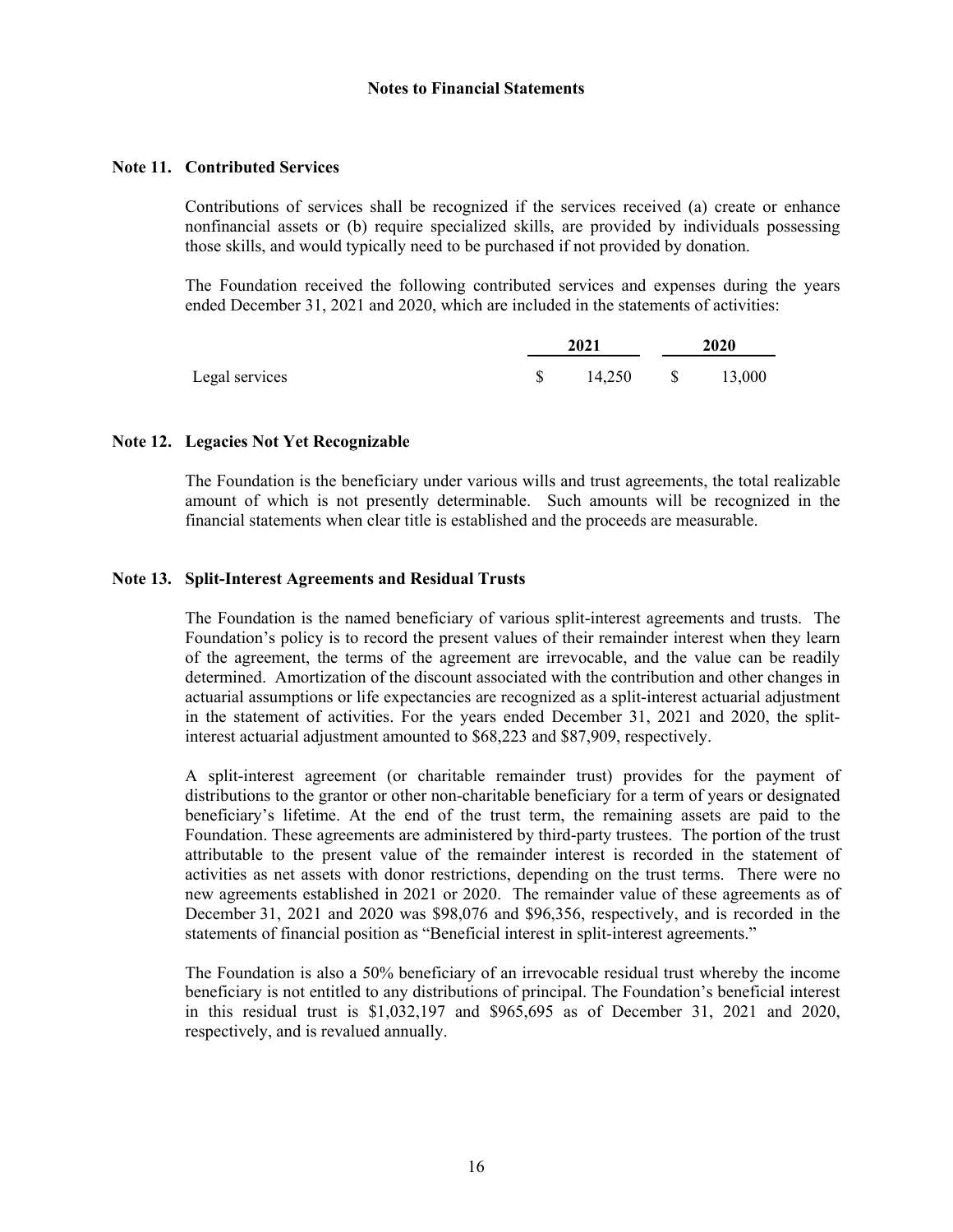# **Note 14. Life Insurance Policy**

In November 2011, the Foundation received a contribution of a life insurance policy for which it is the beneficiary. The life insurance policy is reported at its cash surrender value. The value as of December 31, 2021 and 2020 was \$36,615 and \$34,667, respectively.

# **Note 15. Fair Value Measurements**

The following table presents the balance of financial assets measured at fair value on a recurring basis as of December 31, 2021 and 2020:

|                                                     | 2021           |                |              |                     |  |  |  |
|-----------------------------------------------------|----------------|----------------|--------------|---------------------|--|--|--|
|                                                     | <b>Level 1</b> | <b>Level 2</b> |              | <b>Total</b>        |  |  |  |
| Cash                                                | \$<br>791,174  | S              | S            | <b>S</b><br>791,174 |  |  |  |
| Fixed income securities                             | 10,053,611     |                |              | 10,053,611          |  |  |  |
| Equities                                            | 13,762,589     |                |              | 13,762,589          |  |  |  |
| Mutual funds                                        | 14,093,489     |                |              | 14,093,489          |  |  |  |
| Beneficial interest in<br>split-interest agreements |                |                | 98,076       | 98,076              |  |  |  |
| Beneficial interest in residual trust               |                | 1,032,197      |              | 1,032,197           |  |  |  |
| Life insurance policy,                              |                |                |              |                     |  |  |  |
| cash surrender value                                |                | 36,615         |              | 36,615              |  |  |  |
|                                                     | \$38,700,863   | 1,068,812<br>S | 98,076<br>S. | \$39,867,751        |  |  |  |

|                                       | 2020 |              |    |           |    |         |     |              |  |
|---------------------------------------|------|--------------|----|-----------|----|---------|-----|--------------|--|
| Cash                                  |      | Level 1      |    | Level 2   |    | Level 3 |     | <b>Total</b> |  |
|                                       |      | 594,824      | \$ |           | S  |         | \$. | 594,824      |  |
| Fixed income securities               |      | 9,290,519    |    |           |    |         |     | 9,290,519    |  |
| Equities                              |      | 12,085,768   |    |           |    |         |     | 12,085,768   |  |
| Mutual funds                          |      | 11,925,936   |    |           |    |         |     | 11,925,936   |  |
| Beneficial interest in                |      |              |    |           |    |         |     |              |  |
| split-interest agreements             |      |              |    |           |    | 96.356  |     | 96,356       |  |
| Beneficial interest in residual trust |      |              |    | 965,695   |    |         |     | 965,695      |  |
| Life insurance policy,                |      |              |    |           |    |         |     |              |  |
| cash surrender value                  |      |              |    | 34,667    |    |         |     | 34,667       |  |
|                                       |      | \$33,897,047 |    | 1,000,362 | S. | 96,356  |     | \$34,993,765 |  |

The table below sets forth a summary of changes in the fair value of the Foundation's level 3 investment assets:

|                                       |  | 2020   |  |           |
|---------------------------------------|--|--------|--|-----------|
| Balance - beginning of year           |  | 96.356 |  | \$ 88.272 |
| Other changes in beneficial interests |  | 1.720  |  | 8,084     |
|                                       |  | 98,076 |  | 96.356    |